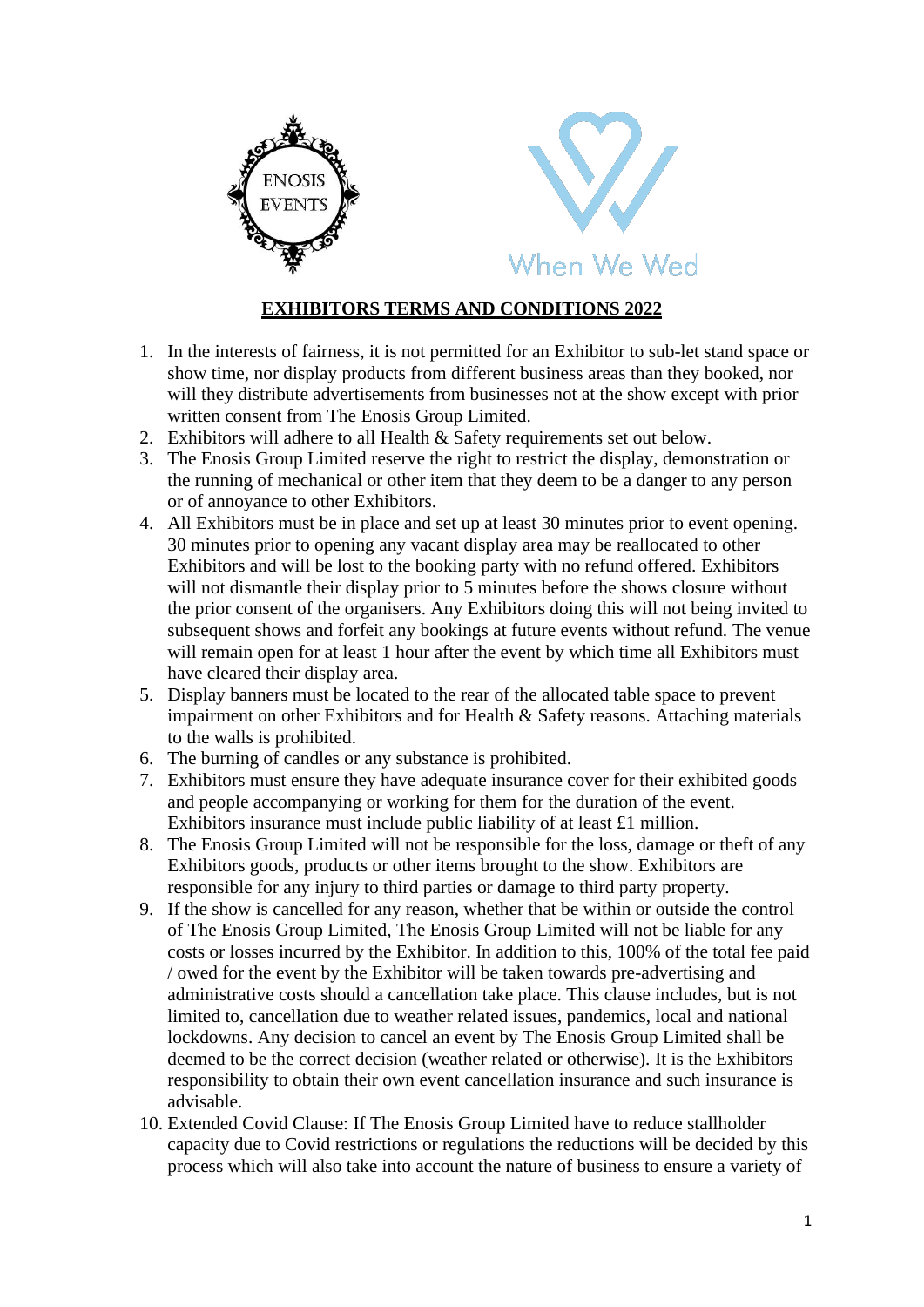stalls still attending; a) Multi-day bookings satisfied, b) Larger stand size satisfied, c) Single days satisfied. If capacity is restricted a suitable future date will be offered to those stallholders who are required to move their booking/s due to Covid restrictions.

- 11. For higher priced events Exhibitors may be offered to pay a non-refundable nontransferable deposit.
- 12. The balance due date or payment schedule will be agreed on an individual basis at the time that the deposit is paid. Full payment needs to be completed no less than 2 months in advance of the show date. The Enosis Group Limited will send at least 2 reminder email notifications stipulating that the balance is due. One will be at least 7 days before the due date and one on the due date. If the balance is not paid by the agreed date, the display area may be offered elsewhere, and the deposit will not be refunded.
- 13. If an Exhibitor cancels their stand, all fees paid will be forfeited.
- 14. Fees are non-refundable and non-transferable.
- 15. Any bookings made within 2 months of the show date must be paid for in full and will be subject to the conditions outlined in 11 above.
- 16. The Enosis Group Limited do not offer refunds post-event should the attendance level be deemed not to meet Exhibitors expectations.
- 17. Any Exhibitor, or people accompanying or working for them displaying violence or aggressive behaviour, in person, or online towards The Enosis Group Limited, will be removed from the event. In addition to this the Exhibitor will also forfeit any future bookings, payments made for them, and be removed from our database.
- 18. Payment for a printed advert must be paid at the time of booking and artwork supplied at least 2 months prior to the event.
- 19. If artwork is ordered from The Enosis Group Limited, you will be allowed up to 1 layout change, this is limited by our external designers.
- 20. Exhibitors booking within 28 days of the show date accept that there can be no guarantee their details will be included within any printed brochure, if one is due to be published though every effort will be made to do so. For larger events, this could be up to 75 days and will be discussed at the time of booking.
- 21. Notwithstanding any of these rules Exhibitors will comply with all relevant regulations or reasonable instructions issued by the police, local authority, or officials of The Enosis Group Limited.

## **HEALTH AND SAFETY REQUIREMENTS**

## **The Enosis Group Limited is committed to all events being as safe and risk free an environment as is reasonably possible for all attendees be they Exhibitors, employees, contractors, visitors or members of the public.**

In pursuance of this The Enosis Group Limited requires that you and the people who accompany you comply with the following as a condition of booking whilst you are in attendance

- 1. The Exhibitor will take full responsibility to supply, wear and use any protective equipment (or anything else required or provided) in the interest of Health & Safety in pursuance of any relevant statutory provisions and will ensure any people accompanying or working with or for them do likewise.
- 2. The Exhibitor will take full responsibility to ensure that all equipment, apparatus and other items brought to or used at the show are safe and without risk to Health &